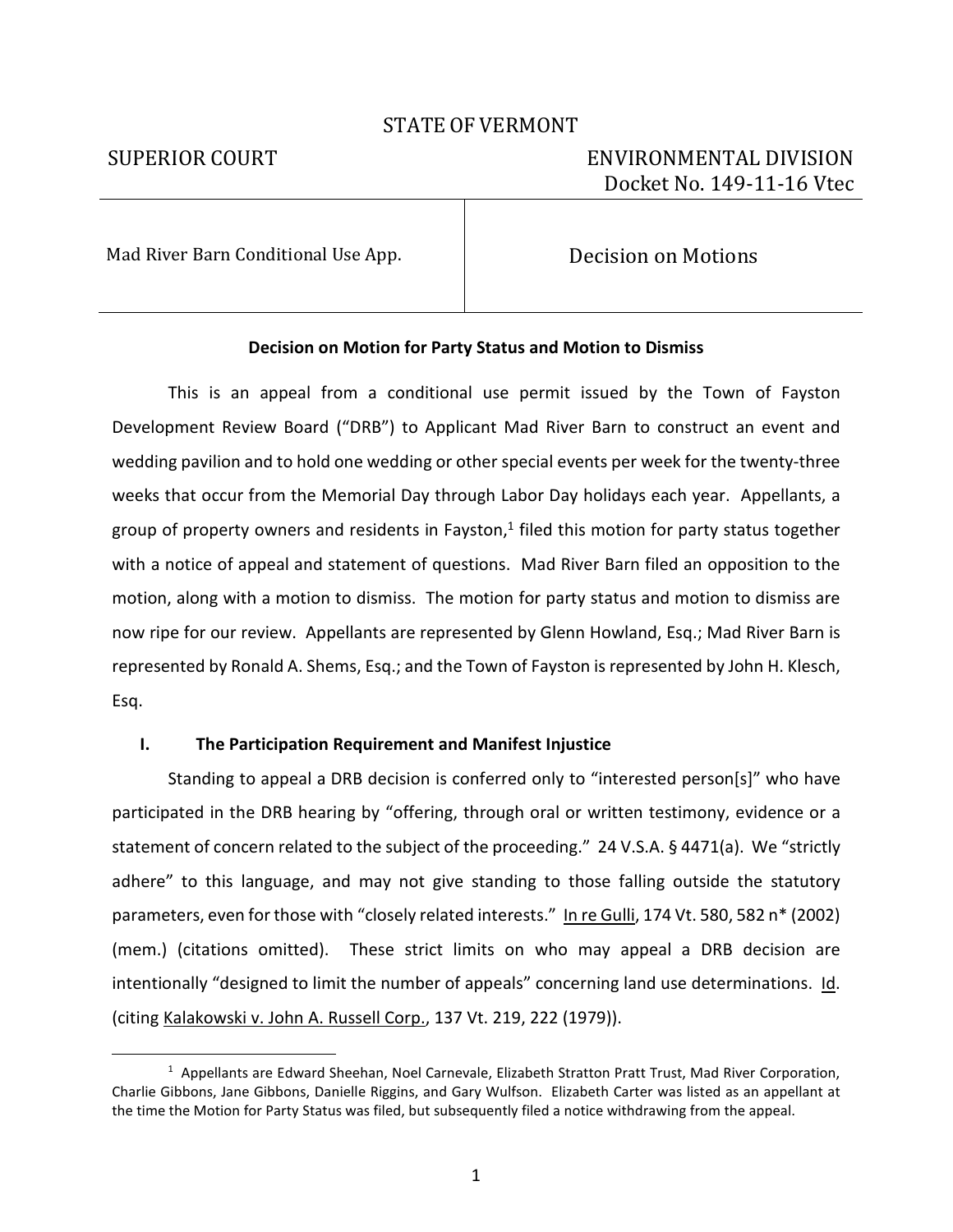Appellants acknowledge, and the DRB decision confirms, that they did not participate in the DRB hearing on conditional use review. Therefore, under the terms of § 4471(a), Appellants do not have standing to bring this appeal. Recognizing this, Appellants ask us to grant them the right to appeal pursuant to a statute that allows us to do so where "some condition exists which would result in manifest injustice if the person's right to appeal was disallowed." 10 V.S.A.  $§$  8504(b)(2)(C).

Manifest injustice in the context of § 8504(b)(2)(C) has not been clearly defined by the Supreme Court, although the Court has suggested it is "an exacting and strict standard." In re Appeal of MDY Taxes, Inc. and Village Car Wash, Inc., 2015 VT 65, ¶ 15, 199 Vt. 248.<sup>2</sup>

We rarely grant party status on manifest injustice grounds. Thus, we have held that where notice was properly given and a party failed to participate in the municipal proceedings below, denying party status to appeal the municipal decision does not result in manifest injustice. E.g. Zaremba Group CU - Jericho, No. 101-7-13 Vtec, slip op. at 9–10 (Vt. Super. Ct. Envtl. Div. Apr. 21, 2014) (Walsh, J.); Jolley Assoc. Car Wash, No. 179-12-13 Vtec, slip op. at 4 (Vt. Super. Ct. Envtl. Div. Mar. 19, 2014) (Walsh, J.); In re Cummings Subdivision, No. 156-9-10 Vtec, slip op. at 17–18 (Vt. Super. Ct. Envtl. Div. Jul. 13, 2011) (Wright, J.).

We have also held, in a few cases, that denying party status, despite a failure to properly participate, would result in manifest injustice. E.g. In re Honora Vineyard Application, No. 279- 12-07 Vtec, slip op. at 5 n.8 (Vt. Super. Ct. Envtl. Div. Oct. 31, 2008) (Durkin, J.) (holding that denying the right to appeal for failure to participate in municipal proceedings, where no such proceedings actually took place, would result in manifest injustice); In re Union Bank, No. 7-1-12, slip op. at 5–6 (Vt. Super. Ct. Envtl. Div. Apr. 1, 2013) (Durkin, J.) (holding that although appellant did not raise questions about all Act 250 criteria in the proceeding below and therefore should not have had standing to challenge all criteria on appeal, because appellant was pro se, because she did participate in the hearing below, and because her concerns were closely related to all

 $\overline{a}$ 

 $2$  This case name used by the Vermont Supreme Court has caused us some confusion. This decision, reported at 2015 VT 65, 199 Vt. 248, is in fact the result of the appeal brought by MDY Taxes, Inc. and Village Car Wash, Inc. from this Court's adverse determination in In re: Jolley Assoc. Car Wash, No. 179-12-13 Vtec, (Vt. Super. Ct. Envtl. Div. Mar. 19, 2014) (Walsh, J.). We are left to wonder why the case name was changed when the appeal was presented to the Supreme Court.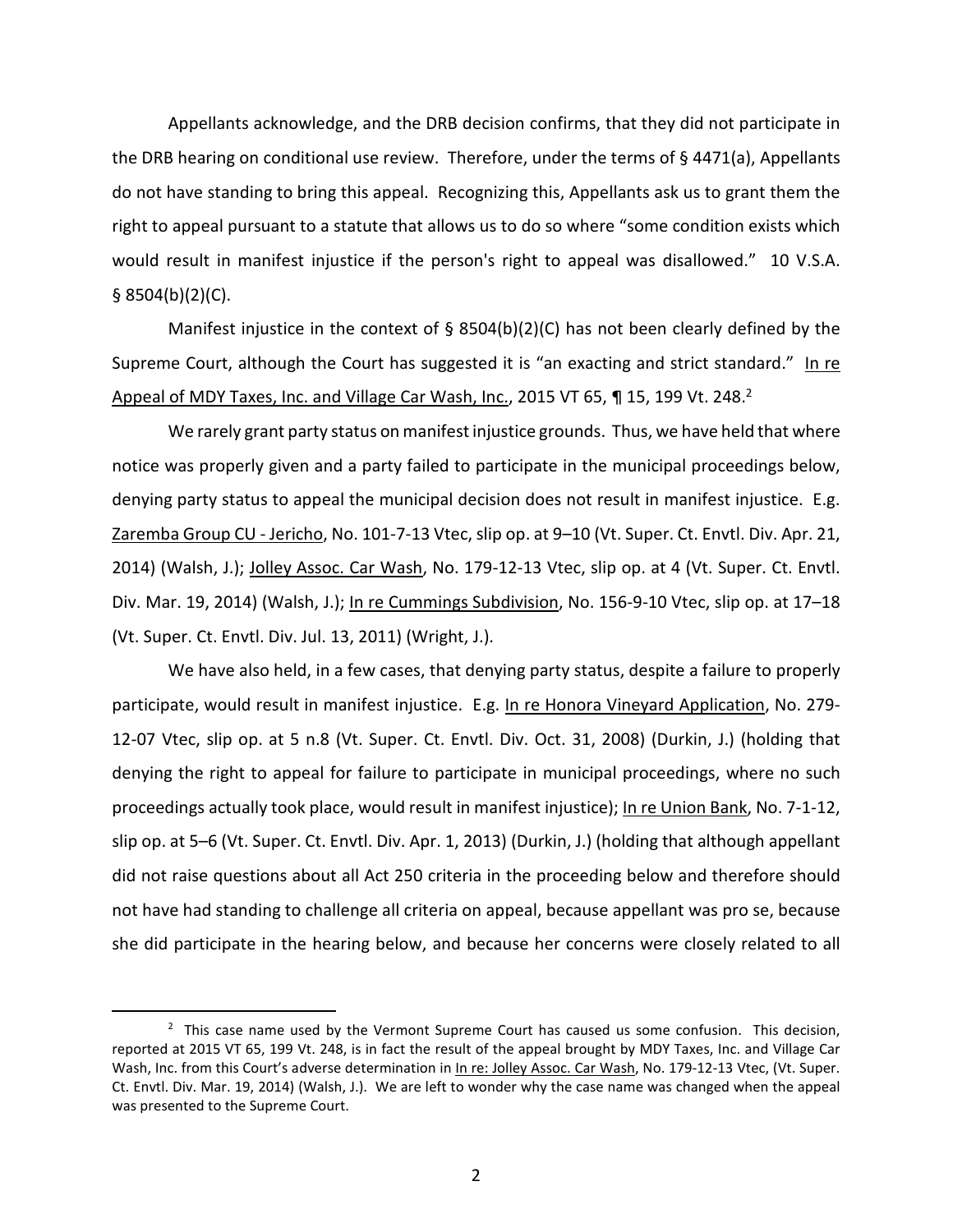criteria in question, denying her permission to appeal all criteria would result in manifest injustice).

Appellants in this case outline two main arguments explaining why denying them the right to appeal will result in manifest injustice. The first relates to the notice that was given about the DRB conditional use review hearing. The second concerns the impact that the permitted use will purportedly have on them and the surrounding area. We review Appellants' arguments in turn.

#### **II. Notice**

1

Owners of properties adjoining a property that is subject to development must be given actual written notice of public hearings on that development. 24 V.S.A. § 4464(a)(1)(C). Other members of the public must be given constructive notice by publication in a local newspaper and by posted notice in three or more public locations.  $Id.$  § 4464(a)(1)(A) and (B). "The purpose of the notice provisions in 24 V.S.A. § 4464 is to inform interested persons of a proposed action and to give them a reasonable opportunity to express their support or opposition." In re Southern Vermont Beagle Club, 142-9-11 Vtec, slip op. at 6–7 (Vt. Super. Ct. Envtl. Div. Jan. 17, 2013) (Walsh, J.) (citation omitted). Because a failure to give notice may deprive a party of this opportunity, if notice is defective we may grant standing to appeal to a party that would not otherwise have that standing. 10 V.S.A. § 8504(b)(2)(A).

Here, Appellants acknowledge that the notice given conformed with statutory requirements. Nevertheless, Appellants argue the notice was ineffective because they did not see it, and denying them the right to appeal would therefore result in manifest injustice.

Appellants Mad River Corporation, the Elizabeth Stratton Pratt Trust, and Elizabeth Pratt, as president of the corporation and trustee of the trust, own or have "interests in" property abutting the Mad River Barn property. Mot. Party Status at 2. From Appellants' motion, it appears that any problem with these parties receiving notice in a timely manner had to do with internal communication failures with their designated agent.<sup>3</sup> It is not clear whether Appellants argue that this communication gap is grounds for finding manifest injustice; however, to the

<sup>&</sup>lt;sup>3</sup> Elizabeth Pratt is president of Mad River Corporation and Trustee of the Elizabeth Stratton Pratt Trust. Appellants state that notice was sent to Mad River Corporation's accounting firm, and that notice "was [then] delayed in reaching Appellant."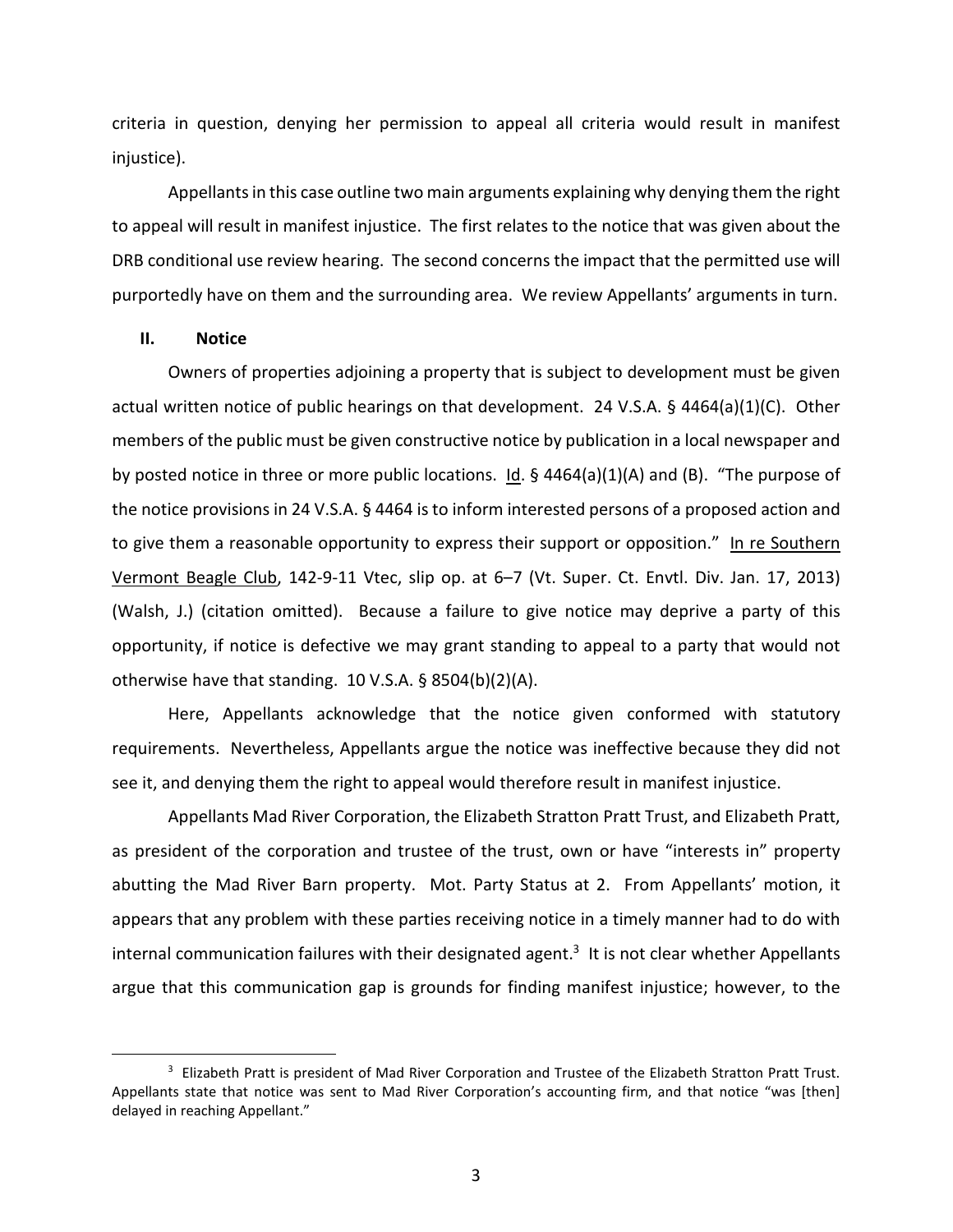extent that they do make this argument, we disagree. We find no injustice where internal communication breakdowns within a party's organization cause that party to fail to attend a DRB hearing. See In re Town of Killington, 2003 VT 87A, ¶¶ 16–19, 19, 176 Vt. 60 (internal office procedure breakdown not excusable neglect, as matter of law, that would allow untimely-filed appeal); Bergeron v. Boyle, 2003 VT 89, ¶ 22, 176 Vt. 78 (lawyer's vacation and internal office procedure breakdown not excusable neglect).

The remaining Appellants do not own abutting property, but live "in the immediate vicinity" of the Mad River Barn. Mot. Party Status at 2. Because these parties are not adjoining landowners, they are entitled to constructive, rather than actual, notice. 24 V.S.A. § 4464(a)(1)(A) and (B). These Appellants argue that the notice given was "as a practical matter *ineffective* to alert a significant group of residents living or owning property in the immediate neighborhood of the Mad River Barn" about the DRB hearing. Mot. Party Status at 3 (emphasis in original).

The Supreme Court has squarely held that it is not "manifestly unjust to deny [appellants] the ability to appeal where the notice was given as required by law and apprised them of the substance of [the] application." Appeal of MDY, 2015 VT 65, 1 17. Appellants present no reason why we should depart from this holding and reach a different conclusion here. Because notice in this case complied with statutory requirements, the purported ineffectiveness of that notice does not give us cause to ignore the participation requirement set out in 24 V.S.A. §4471(a) and grant party status on the grounds of manifest injustice.

#### **III. Increased Noise**

Appellants next argue that increased noise from the permitted use will disturb them in their homes, and will also disturb wildlife in the area. Appellants present no reason why these concerns could not have been raised at the hearing before the DRB. Appellants had notice of the hearing, either constructive or actual (all in compliance with the applicable statute), and could have participated in the hearing to present these concerns. They chose not do so. To allow them to appeal now simply because they may have had a valid argument to present below "would effectively eviscerate the participation requirement and impermissibly expand the class of persons entitled to seek review of municipal proceedings in the environmental" division. Appeal

4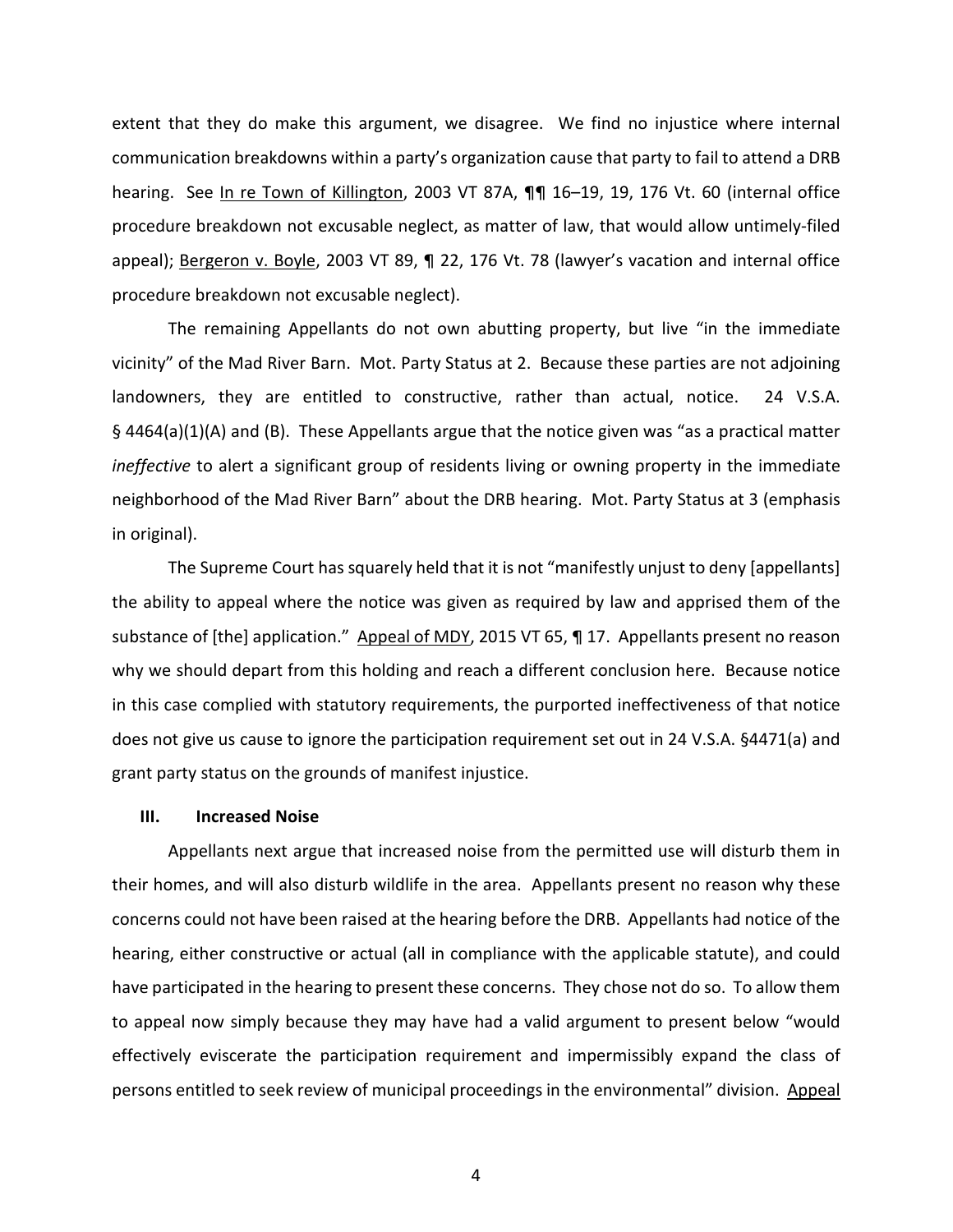of MDY, 2015 VT 65, ¶ 12 (citing In re Verizon Wireless Barton Permit, 2010 VT 62, ¶ 7, 188 Vt. 262); see also In re Granville Mfg., Inc., No. 2-1-11 Vtec, slip op. at 11 (Vt. Super. Ct. Envtl. Div. Jul. 1, 2011) (Durkin, J.) ("Simply because a party cannot challenge a [lower body's] decision that the party believes has faulty factual findings or legal conclusions does not evidence manifest injustice").

As with the argument on notice, Appellants' concerns about noise do not constitute a "condition . . . which would result in manifest injustice if the person's right to appeal was disallowed" to justify overriding the participation threshold established by the legislature. 10 V.S.A. § 8504(b)(2)(C). For all these reasons, we conclude that Appellants received the statutorily-compliant notice, but voluntarily chose not to participate in the proceedings below. We find no basis in the facts presented that Appellants suffered a manifest injustice at the hands of some other party or entity. We therefore conclude that Appellants have no standing to prosecute this appeal.

#### **IV. Dismissal of Action**

With the determination that none of the Appellants had standing to bring this appeal, we are left with no party to prosecute the challenges presented in this appeal. With this determination that these Appellants lack standing to bring this appeal, there is no party remaining in this proceeding entitled to present a statement of questions. See V.R.E.C.P. 5(f).

This Court's subject matter jurisdiction relies upon the standing of a party to present their claim. Bischoff v. Bletz, 2008 VT 16 ¶ 15, 183 Vt. 235. Applicant has presented its motion to dismiss as based upon a lack of subject matter jurisdiction, pursuant to V.R.C.P. 12(b)(1), since all Appellants' lack standing to present this appeal. In considering such a motion, we view the factual allegations presented in a light most favorable to the non-moving party, Appellants here. See Rheaume v. Pallito, 2011 VT 72 ¶ 2, 190 Vt. 245.

Our analysis here is nearly identical to that employed in Jolley, No. 179-12-13 Vtec, slip op. at 4 (Mar. 19, 2014). As explained above, we conclude that Appellants' failure to participate in the DRB proceedings below was not excusable. Because we deny their motion for party status, we are left without an appellant to maintain this appeal and, absent an appellant with standing,

5